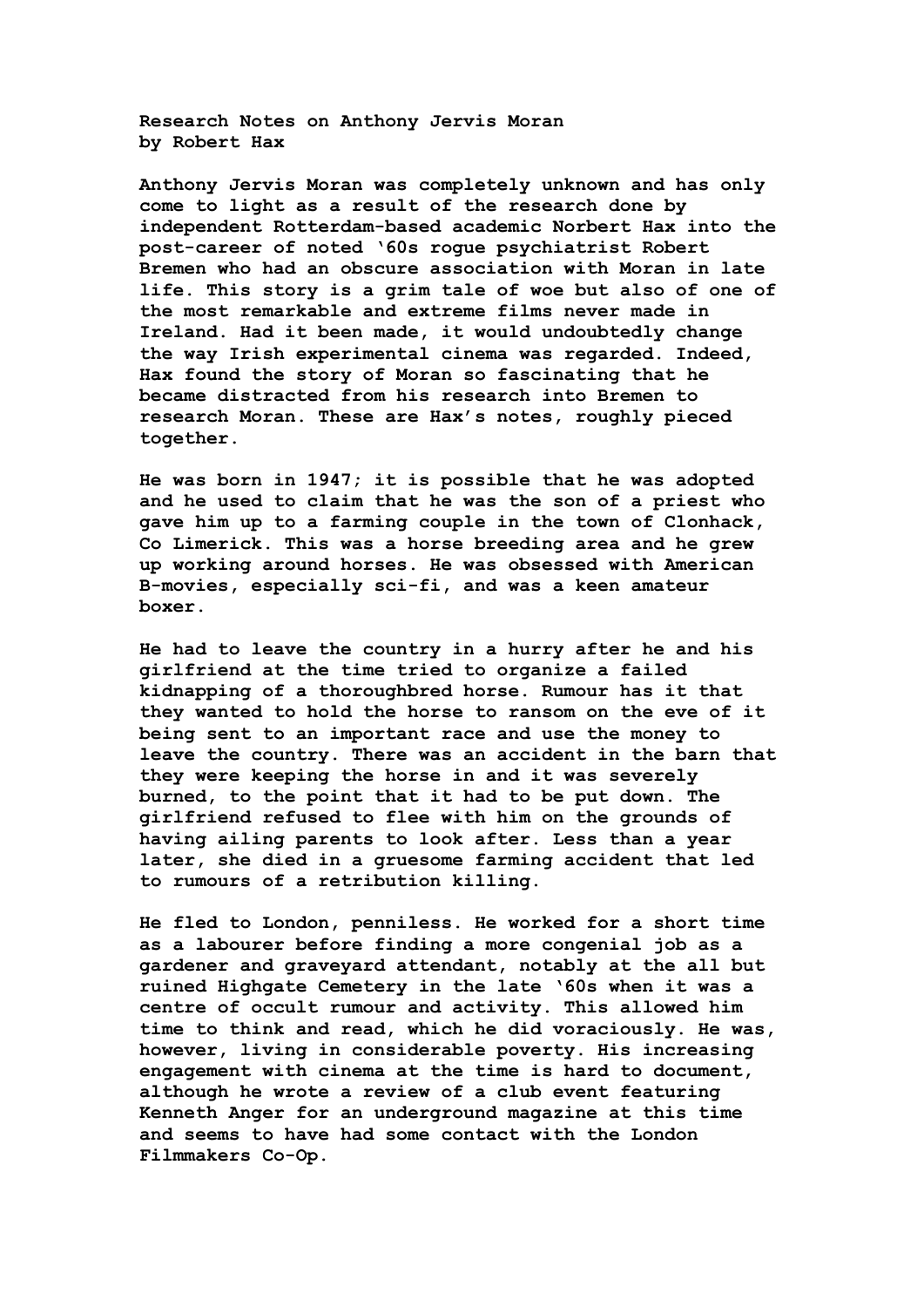**He began working on an epic science-fiction project about life on an earth colonised by aliens. He seems to have described this to some as a comic book project and to some as a film but the scope of it and the special effects that would have been required would have made it too expensive even for Hollywood. It had a dense plot and many esoteric asides, and seems to have not got beyond the level of several densely written notebooks. He also started a fleapit cinema called the Phoenix that specialized in art and experimental films mixed with repertory fare as a rival and companion venue to The Electric on Portobello Rd but also mixing in horror and B-movie fare like another filmmaker-run cinema, Antony Balch's Jacey in Piccadilly. However, the Phoenix was incompetently run and seemed mainly Moran's way of giving himself a good film education - his love of cinema was unquestionable. How it managed to stay open with its clientele of stoned weirdos and creeps is hard to know but there is a persistent rumour that it was also used for occult rituals, some of which Moran not only participated in but also devised. It is also rumoured that one of these private sessions got out of control, which is why it closed down. Still another rumour is that he was actually shooting scenes for his film - whether a version of the science fiction idea, a variation on it or something else – which is what these bizarre goings on in the cinema really were. He left the country very suddenly and one persistent rumour is that he was filming a ritual scene in his cinema that involved indecent or even sadistic acts involving a horse.** 

**He moved first briefly to Paris and then to New York where he became obsessed with the idea of making this films by any means necessary. Although he seemed to have the highest artistic intentions for it, he was not well received in New York and ended up eking out a desperate existence, often in extreme poverty. He was cameraman on a number of porn reels in the early 80s, some of which he is rumoured to have directed. This was apparently not only out of financial desperation but to educate himself in zero budget filmmaking when it at last became apparent that the large budget he dreamt of would never manifest. In the end, he again had to flee the country after becoming involved in a dubious plot to steal and resell a large amount of heroin to fund his film.**

**We have a better sense of his ideas for his film at this time thanks to his attempts to get the film financed, which led to him circulating proposals in the hope of getting financing, some of which are quite vividly remembered. Although he seldom, if ever, visited Ireland,**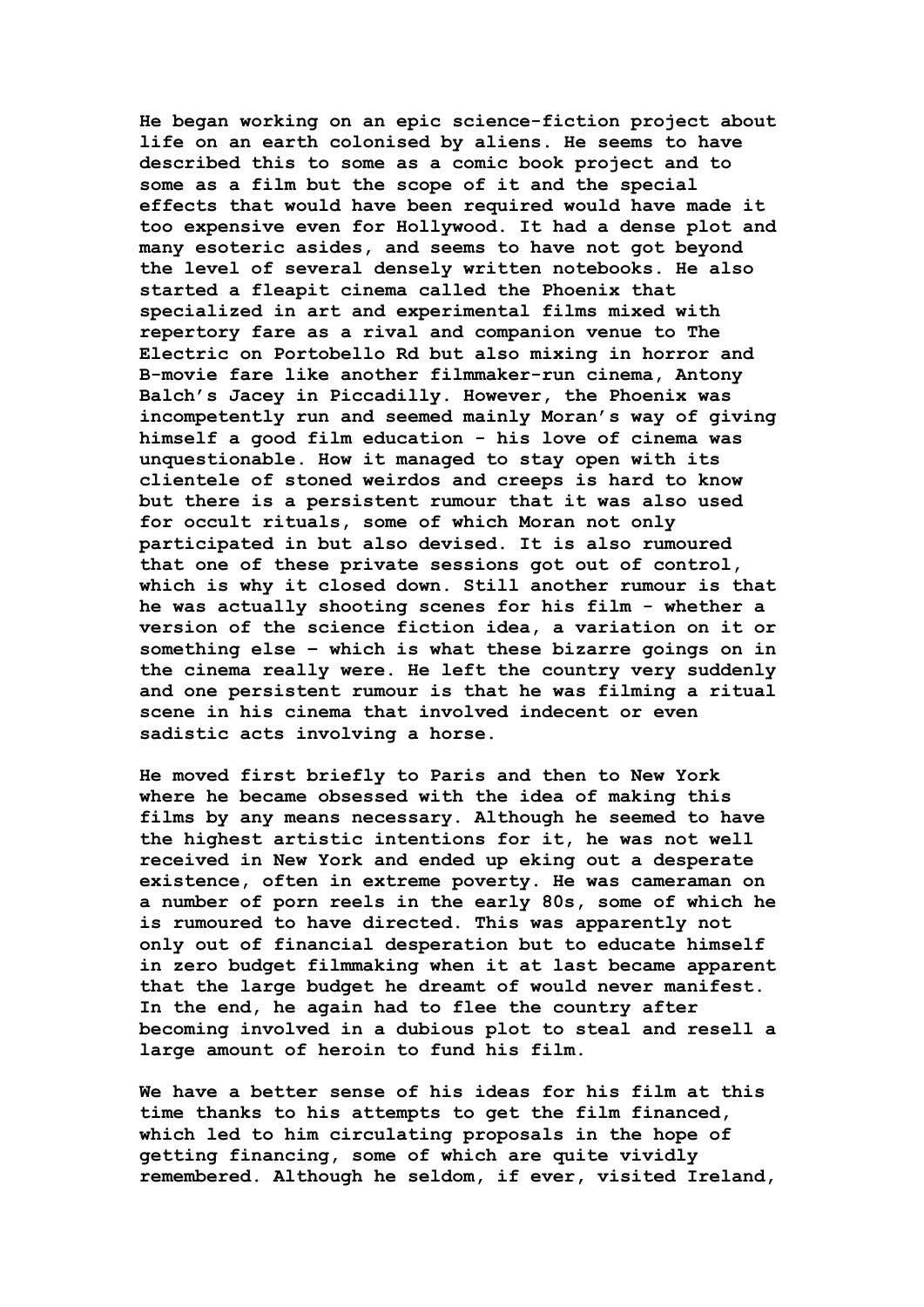**he remained in close contact with many people either living there or frequently visiting, and closely followed the latest Irish news. He was obsessed with the idea of Ireland and was determined to return to make his film there. In fact, in the opinion of more than one person who knew him, he could have managed to make his film in New York if he had chosen to do so. It was his insistence on making it in Ireland that made the project impossible. Yet the details of his vision of Ireland were very personal and some felt that it had become a repository for all his paranoid feelings, a dystopian fantasy country of his imagination. He had a story for his film, a scaled down and more hard-edged version of his earlier science fiction epic. It involved a slime-based alien entity that could exist as one creature or be split into many doing battle with evil priests for the control of the people and, specifically, control of human reproduction. The church also has a sideline in selling fallen women to horse feed manufacturers to be illegally ground up and put in a popular new variety of horse feed. It turns out that this horse food has powerful narcotic properties and becomes the drug of choice for wealthy foreigners who bring a great deal of money to Ireland by visiting to indulge. The aliens start selling it but also become hooked on it. Rather than a straightforward narrative, this film was planned as a highly experimental work that would proceed through several styles including minimalist structuralist deconstructions of the illusion of narrative as a 'drug' in itself and some passages of pure visual abstraction representing the world as pure blissful sensation before the arrival of the human race. There is a rumour that some sequences were shot in New York involving a well-known actor delivering a long monologue to a horse but this footage has not survived or never existed.**

**When he returned to Ireland it was as a fugitive from the gangsters he had tried to steal from who were intending to kill him. He moved into a caravan and drifted around for several months, always trying to cover his tracks. Under unknown circumstances, he ended up moving into an abandoned farm in a very remote part of Kerry with a sinister and obscure character known as Michael Bremen. Bremen lived there under conditions of extreme selfimposed poverty (although he was said to be rich) with a girlfriend and another woman who might or might not have been his daughter. A gifted and highly qualified psychologist in the '60s, Bremen's researches had veered towards the occult and he dropped out of mainstream therapy. The source of much rumour and speculation, very little is known for sure about him and his ultimate fate**